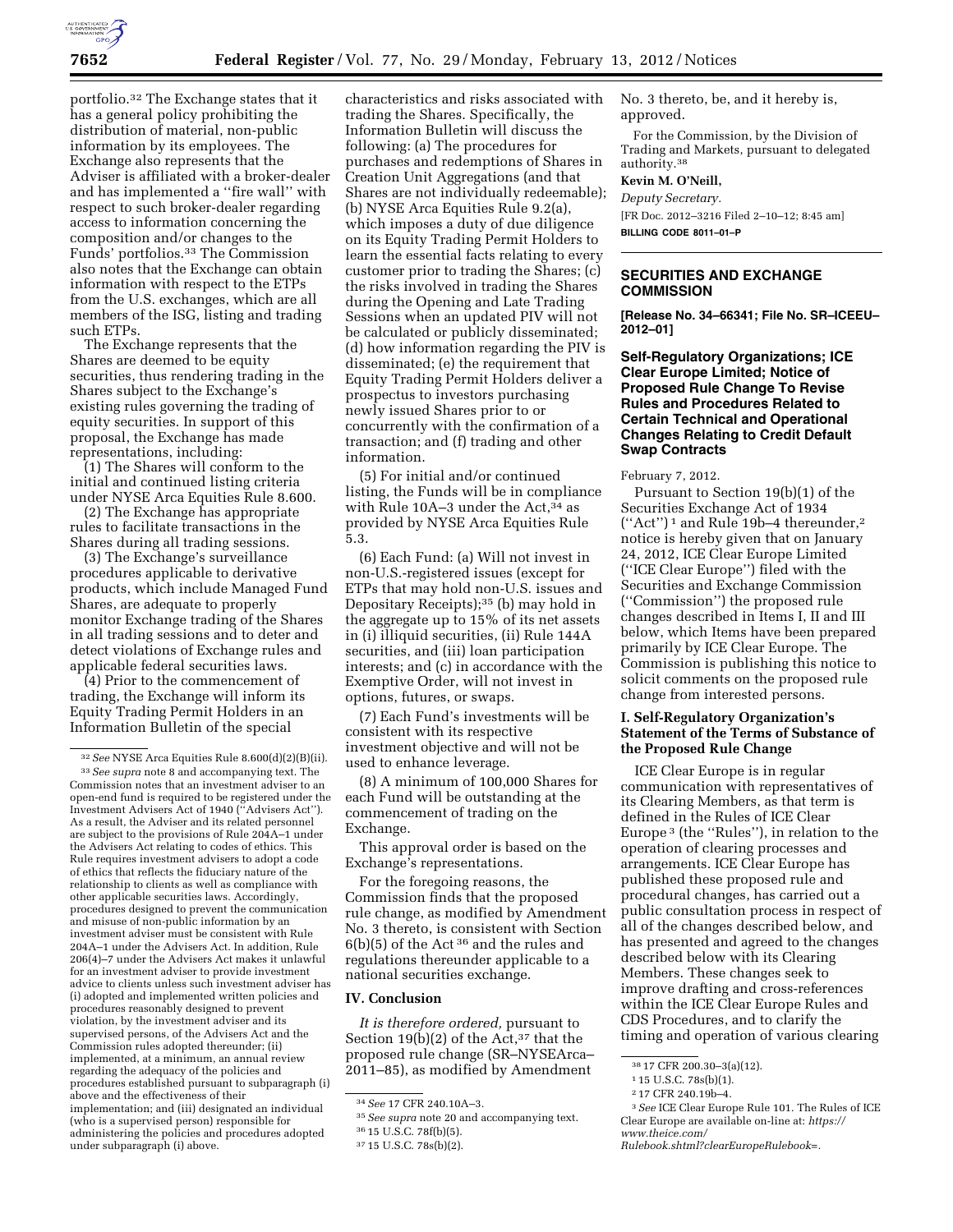processes, for existing clearing activities. ICE Clear Europe takes the view that the proposed rule changes are improvements in operational services that are administrative in nature.

## **II. Self-Regulatory Organization's Statement of the Purpose of, and Statutory Basis for, the Proposed Rule Change**

In its filing with the Commission, ICE Clear Europe included statements concerning the purpose of and basis for the proposed rule change and discussed any comments it received on the proposed rule change. The text of these statements may be examined at the places specified in Item III below. ICE Clear Europe has prepared summaries, set forth in sections (A), (B), and (C) below, of the most significant aspects of these statements.4

*(A) Self-Regulatory Organization's Statement of the Purpose of, and Statutory Basis for, the Proposed Rule Change* 

#### 1. Purpose

The proposed changes were set out in revisions to the Rules and CDS Procedures that were published in circular no. C11/170 published on November 25, 2011 (available on the Internet Web site of ICE Clear Europe at: *[https://www.theice.com/publicdocs/](https://www.theice.com/publicdocs/clear_europe/circulars/C11170_att1.pdf) clear*\_*[europe/circulars/C11170](https://www.theice.com/publicdocs/clear_europe/circulars/C11170_att1.pdf)*\_*att1.pdf*  and *[https://www.theice.com/](https://www.theice.com/publicdocs/clear_europe/circulars/C11170_att2.pdf)  publicdocs/clear*\_*[europe/circulars/](https://www.theice.com/publicdocs/clear_europe/circulars/C11170_att2.pdf) C11170*\_*[att2.pdf](https://www.theice.com/publicdocs/clear_europe/circulars/C11170_att2.pdf)*). ICE Clear Europe makes these rule changes for the purpose of specifying technical operational changes relating to CDS Contracts (as defined at ICE Clear Europe Rule 101), principally those that arise under its rules on an occasional basis as part of the end-of-day price submission process by Clearing Members.

Specifically, these changes can be grouped into three categories:

First, under the current Rules, CDS Contracts that arise following the endof-day pricing process give rise to noncleared transactions that may later be submitted for clearing. However, since

the applicable CDS Contract is typically intended to be cleared between the parties, and since trades that arise following end-of-day pricing arise at the direction of the clearing house, ICE Clear Europe believes that it is more efficient and reduces risk for such CDS Contract to arise upon notice by ICE Clear Europe, rather than to require the applicable parties to submit the CDS Contract later. Once ICE Clear Europe has notified the two affected clearing members of a contract under Rule  $401(a)(xi)$ , the contract will stand, unless it is voidable under Rule 404 (for example due to illegality or manifest error). The first change therefore establishes Rule 401(a)(xi) to permit ICE Clear Europe to specify the time and terms of entry into a CDS Contract arising following the submission of endof-day prices by a Clearing Member. This change gives rise to the majority of the proposed rule changes in the text of the ICE Clear Europe Rules and the CDS Procedures. As a practical matter, this change operationalizes a technical service by which the terms of a CDS Contract entered into following submission of end-of-day prices can be promptly cleared by ICE Clear Europe. In order to operationalize this change, certain conforming changes are required. For example, various Rules establishing procedures for other automatically effective CDS Contracts are amended to include new Rule 401(a)(xi). Also, a corresponding amendment amends Rule 602 to provide for Rule 602(c), which deems Clearing Members not to be in violation of Position Limits (as defined in the Rules) as a result of CDS Contracts that arise by notice of ICE Clear Europe. During consultations with Clearing Members, it was pointed out that such CDS Contracts could otherwise cause a breach of Position Limits, if any are in place (which they currently are not). Rule 602(c) provides a procedure under which the Clearing Member can close out such a position within five business days of the applicable Position Limit adoption or determination date. In this manner, both the policy of ensuring the pricing process through automatically effective trades and the policy of ensuring Position Limits are respected. ICE Clear Europe notes that these provisions relating to accommodation of Clearing Members in respect of Position Limits that may be applicable to CDS Contracts that are automatically effective applies not only to Rule  $401(a)(xi)$ , but also to Rules  $401(a)(v)$ , (vi), and (x). In the case of Rule  $401(a)(v)$ , new Rule  $602(c)$  would apply to CDS Contracts that arise from

transactions generated by ICE Futures Europe or the ICE OTC Operator as a result of the operation of their contra trade, error trade, invalid trade, cancelled trade, error correction or similar policies and rules and procedures relating thereto or otherwise. In the case of Rule 401(a)(vi), new Rule 602(c) would apply to CDS Contracts that form as a result of another Contract being invoiced back by ICE Clear Europe. Finally, in the case of Rule 401(a)(x), new Rule 602(c) would apply to CDS Contracts arising pursuant to Rule 903(a)(xii), which generally governs the creation of new CDS Contracts between ICE Clear Europe and non-defaulting Clearing Members to replace any remaining CDS Contracts of a defaulting Clearing Member.

Second, settlement and coupon payments under CDS Contracts will, under the Rule changes, take place through the ICE Clear Europe's payment banking network used for other cleared products, and not through the CLS Bank International (''CLS'') system. At present, Section 8.9 of the CDS Procedures provides that where a CDS Contract is to be settled in circumstances in which Rule 1514 (CDS Alternative Delivery or Settlement Procedure) does not apply, relevant cash payments between ICE Clear Europe and CDS Clearing Members will take place through The Depository Trust and Clearing Corporation using CLS, unless otherwise specified by ICE Clear Europe in a circular prior to the date on which such cash payments are due. However, following consultation with Clearing Members, ICE Clear Europe has determined it is more efficient if settlement and coupon payments are effected through ICE Clear Europe's current payment system (which is also permitted by the current CDS Procedures). ICE Clear Europe has determined to harmonize the system described at Section 8.9 of the CDS Procedures into a single payment system. This is achieved through the deletion of Section 8.9 of the CDS Procedures. It should be noted that this proposed change also serves to further harmonize the ICE Clear Europe Rules and CDS Procedures with those of ICE Clear Credit LLC, the U.S.-based clearing agency affiliate of ICE Clear Europe.

Third, various immaterial other crossreference and typographical amendments to the processes for submission of CDS Contracts are made. The typographical changes are as follows: (i) Section 4.2 of the CDS Procedures, the words ''Bilateral CDS Contract'' are changed to ''Bilateral CDS Transaction'', and (ii) Section 8.4 of the

<sup>4</sup>Per discussions with Shearman & Sterling, LLP, counsel to ICE Clear Europe, the staff has made minor modifications to the text of the summaries prepared by ICE Clear Europe to (1) incorporate information from the form filed by ICE Clear Europe addressing the statutory basis for the proposed rule change, (2) remove conclusory language from the description of the rule changes, and (3) revise the description of certain of ICE Clear Europe's existing rules and processes solely for purposes of clarification. Telephone conference between Russell Sacks and Michael Blankenship, Shearman & Sterling LLP, and Andrew Bernstein, Securities and Exchange Commission, Division of Trading and Markets, on February 6, 2012.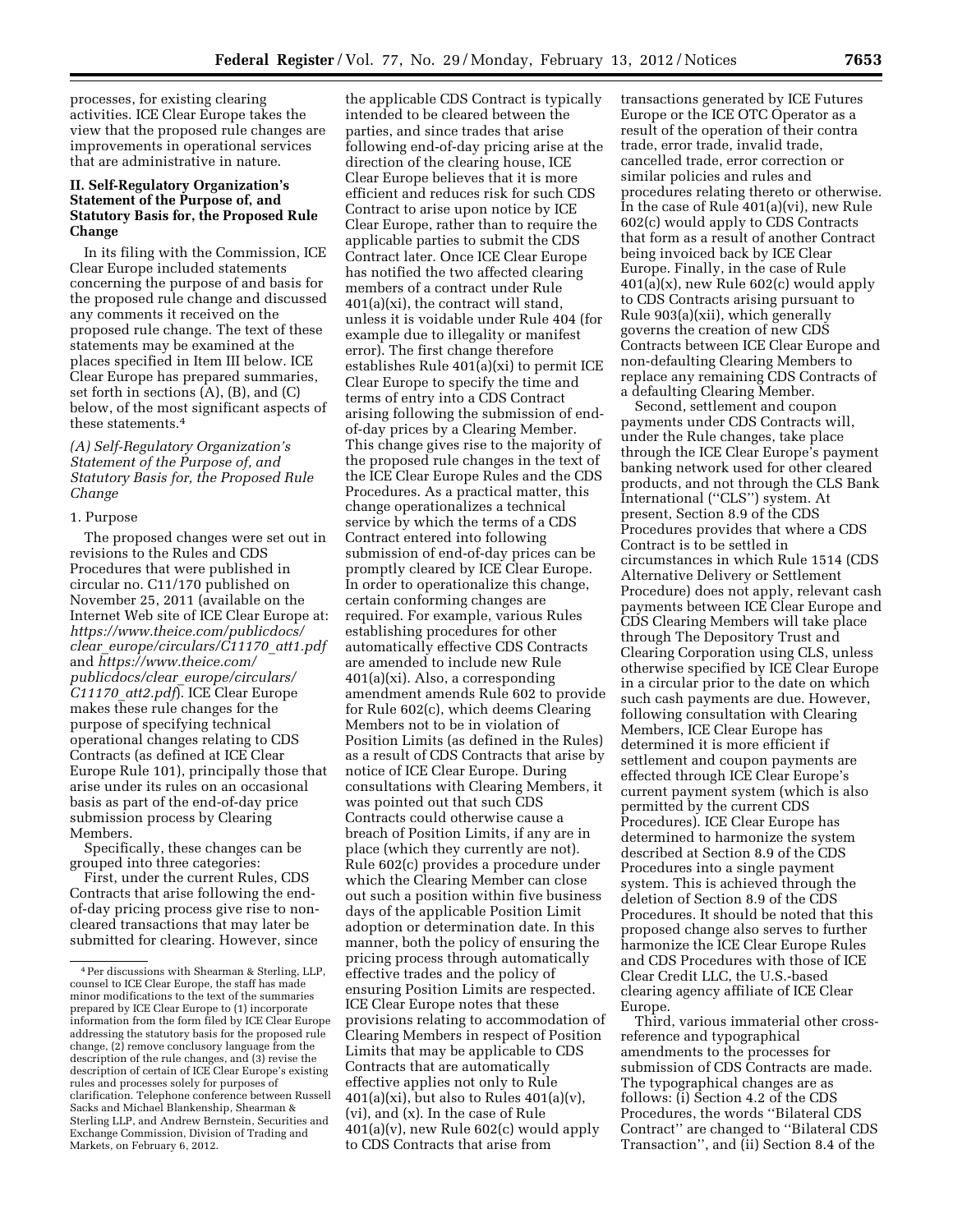CDS Procedures, the words ''submission of'' are added. These changes are made solely to correct typographical and cross-reference drafting in the text of the Rules and make no substantive changes to the Rules.

As noted above, the proposed rule changes consist of technical rule changes that are designed to implement operational improvements that have been published for public consultation by ICE Clear Europe and discussed with and approved by the Clearing Members of ICE Clear Europe. In each case, the principal purpose of the proposed rule change is for the rule or procedural provisions to be updated to reflect such improvements, in particular relating to (i) CDS Contracts that arise as a result of the end-of-day pricing process and (ii) to settlement and to coupon payments under CDS Contracts that will, under the rule changes, take place solely through ICE Clear Europe's payment banking network used for other cleared products, not through either such payment network or through thirdparty systems.

As regards the changes relating to CDS contracts, ICE Clear Europe has engaged in extensive private consultation with its CDS Clearing Members involving both operational and legal consultation groups and has presented the changes to its CDS Risk Committee, which approved the changes. ICE Clear Europe has also engaged in a public consultation process in relation to all the changes, pursuant to the Circulars referred to above, and as required under applicable U.K. legislation. This public consultation involved the publication of such Circulars on a publicly accessible portion of the Internet Web site of ICE Clear Europe. ICE Clear Europe has received no opposing views from its Clearing Members in relation to the proposed rule amendments and received no responses to its public consultations during the consultation period.

### 2. Statutory Basis

The proposed rule amendments incorporate changes that seek to improve drafting and cross-references within the ICE Clear Europe Rules and CDS Procedures, and to clarify the timing and operation of various clearing processes, for existing clearing activities. The proposed rule changes are improvements in the services of ICE Clear Europe that are administrative in nature. In particular, the changes relating to CDS Contracts arising following end-of-day pricing are being implemented to provide a more efficient mechanism for the clearing of CDS

Contracts already agreed to by the applicable parties, and do not relate to the safeguarding of funds or securities or to the rights or obligations of ICE Clear Europe or its Clearing Members in relation to such CDS Contracts. The timing improvements arising from the faster processing of such agreed-to CDS Contracts does not impact the consistency of the services of ICE Clear Europe with applicable requirements and standards under the Act. Similarly, the harmonization of payment systems for settlement and coupon payments does not impact the custody of securities or funds, nor does it impact the rights or obligations of ICE Clear Europe or its Clearing Members or the consistency of the payment systems with statutory requirements and standards. This is particularly so since the harmonized system is already operative and eligible for use under ICE Clear Europe Rules and CDS Procedures. Further, the changes do not change the substantial provisions of the Rules or CDS Procedures, or the rights and obligations of ICE Clear Europe Clearing Members, in relation to the underlying CDS Contracts, nor do they impact the guarantee fund or custody functions of ICE Clear Europe.

#### *(B) Self-Regulatory Organization's Statement on Burden on Competition*

ICE Clear Europe does not believe the proposed rule change would have any impact, or impose any burden, on competition.

*(C) Self-Regulatory Organization's Statement on Comments on the Proposed Rule Change Received From Members, Participants or Others* 

Written comments relating to the proposed rule change have been solicited by ICE Clear Europe pursuant to public consultation processes in the Circular referred to above. No comments have been received. The time period for the public consultation required by U.K. law has closed, and ICE Clear Europe does not expect to receive any further written comments as a result of this process.

### **III. Date of Effectiveness of the Proposed Rule Change and Timing for Commission Action**

Within 45 days of the date of publication of this notice in the **Federal Register** or within such longer period (i) as the Commission may designate up to 90 days of such date if it finds such longer period to be appropriate and publishes its reasons for so finding or (ii) as to which the self-regulatory organization consents, the Commission will:

(A) By order approve or disapprove the proposed rule change, or

(B) institute proceedings to determine whether the proposed rule change should be disapproved.

#### **IV. Solicitation of Comments**

Interested persons are invited to submit written data, views, and arguments concerning the foregoing, including whether the proposed rule change is consistent with the Act. Comments may be submitted by any of the following methods:

#### *Electronic Comments*

• Use the Commission's Internet comment form (*[http://www.sec.gov/](http://www.sec.gov/rules/sro.shtml)  [rules/sro.shtml](http://www.sec.gov/rules/sro.shtml)*) or

• Send an email to *[rule](mailto:rule-comments@sec.gov)[comments@sec.gov.](mailto:rule-comments@sec.gov)* Please include File Number SR–ICEEU–2012–01 on the subject line.

#### *Paper Comments*

• Send paper comments in triplicate to Elizabeth M. Murphy, Secretary, Securities and Exchange Commission, 100 F Street, NE., Washington, DC 20549–1090.

All submissions should refer to File Number SR–ICEEU–2012–01. This file number should be included on the subject line if email is used. To help the Commission process and review your comments more efficiently, please use only one method. The Commission will post all comments on the Commission's Internet Web site (*[http://www.sec.gov/](http://www.sec.gov/rules/sro.shtml)  [rules/sro.shtml](http://www.sec.gov/rules/sro.shtml)*). Copies of the submission, all subsequent amendments, all written statements with respect to the proposed rule change that are filed with the Commission, and all written communications relating to the proposed rule change between the Commission and any person, other than those that may be withheld from the public in accordance with the provisions of 5 U.S.C. 552, will be available for Web site viewing and printing in the Commission's Public Reference Section, 100 F Street, NE., Washington, DC 20549, on official business days between the hours of 10 a.m. and 3 p.m. Copies of such filings will also be available for inspection and copying at the principal office of ICE Clear Europe. All comments received will be posted without change; the Commission does not edit personal identifying information from submissions. You should submit only information that you wish to make available publicly. All submissions should refer to File Number SR–ICEEU– 2012–01 and should be submitted on or before March 5, 2012.